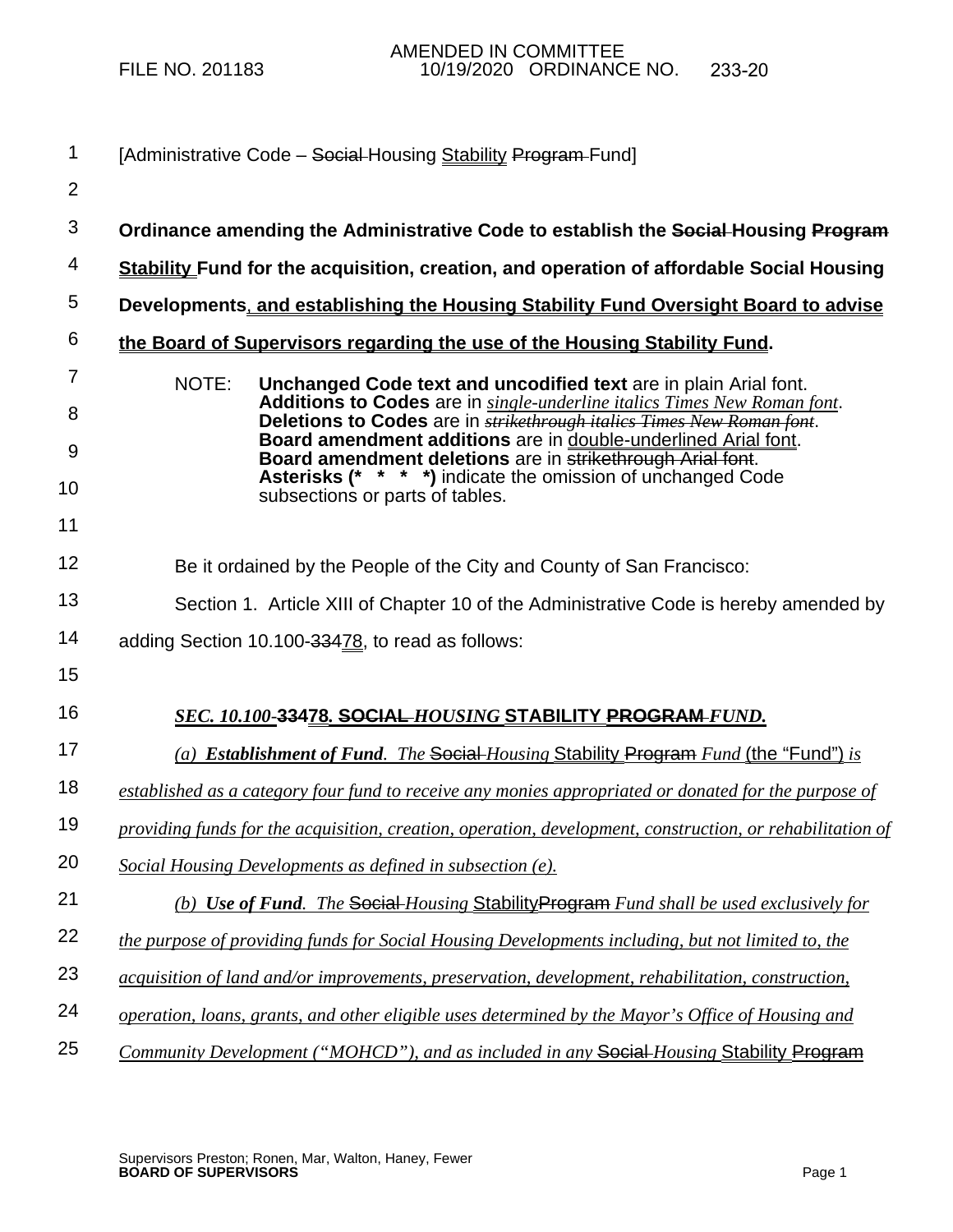## 1 *Fund regulations.* Among the objectives of the Fund is to prioritize acquisition and creation of

- $\mathfrak{p}$ affordable housing that lacks access to traditional state and federal affordable housing
- 3 funding.
- 4 *(c) Administration of Fund. MOHCD shall administer the* Social*Housing* ProgramStability
- 5 *Fund, and in that capacity may expend funds for* a range of *eligible uses* in accordance with annual
- 6 program goals and priorities set for the Ffund per subsection (d), *and enter into loan or grant*
- 7 *agreements under terms as determined in the* Social *Housing* Stability Program*Fund regulations.*
- 8 *(d) Reporting. MOHCD shall submit a report annually by* February 15 September 1*to the*
- 9 *Board of Supervisors and the Mayor*, and the director of MOHCD shall present the report at a
- 10 hearing of the Board of Supervisors Budget Committee, *on the use of the* Social
- 11 **Program***Housing* Stability *Fund during the preceding fisealcalendar year, which* mayshall-*include,*
- 12 *but need not be limited to, the amounts approved for disbursement* to specific uses*, the number* and
- 13 size *of sites acquired and type (inc*l*uding improved or vacant), the scope of rehabilitation work for*
- 14 *improved sites, the number of units developed or assisted by the* Social Program *Housing* Stability
- 15 *Fund,* the neighborhoods/geography of projects funded, the impact on racial equity, *and overall*
- 16 *program implementation goals* for the current fiscal year *and* proposed *priorities for the next fiscal*
- 17 *year.* The report to the Board of Supervisors shall be accompanied by a draft motion for the
- 18 Board to accept the report.
- 19 *(e) Social Housing Developments. Social Housing Developments are housing developments*
- 20 *that meet the following two criteria: (1) the City*, a nonprofit, residents, or a residents association
- 21 under binding regulatory agreement ensuring permanent affordability, *retain*s *an ownership*
- 22 *interest in the land, improvements, or both,* or has permanent loan and regulatory agreements for
- 23 the property, *and (2) the Social Housing Development serves* all *income qualified households with*
- 24 ana maximum *average of not more than 80% of* area *median income* across all units in a project,
- 25 based on the median income within the zip code area where eachthe project is located*, as*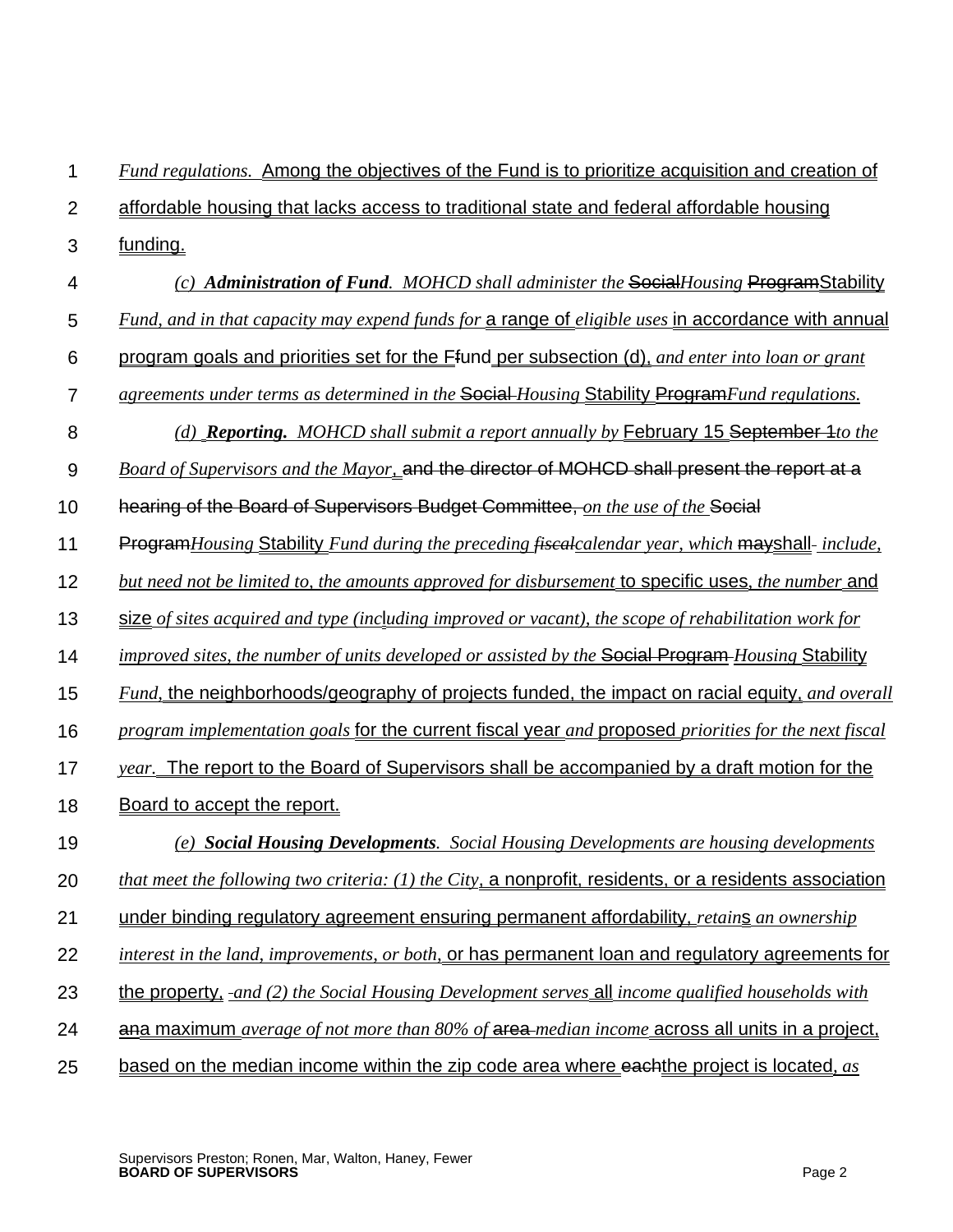| 1              | determined and updated annually and published by MOHCD and affordable to such households                    |
|----------------|-------------------------------------------------------------------------------------------------------------|
| $\overline{2}$ | applicable to a unit. Social Housing Developments shall include, but not be limited to, community land      |
| 3              | trusts, limited equity cooperative housing, nonprofit housing corporation housing, and municipal            |
| 4              | housing. MOHCD shall establish minimum regulatory requirements for all Social Housing                       |
| 5              | Developments, including but not limited to, enforceable income and affordability restrictions for the       |
| 6              | useful life of the property but no less than 99 years <i>through a recorded restriction or ground lease</i> |
| 7              | from MOHCD.                                                                                                 |
| 8              | (f) <b>Fund Regulations.</b> The Director of MOHCD, or the Director's designee, is authorized to            |
| 9              | develop program rules <del>or and</del> regulations regarding use of monies in the SocialHousing Stability  |
| 10             | <b>Program-</b> Fund, including regulatory agreements to ensure permanent affordability of Social           |
| 11             | Housing Developments funded under this program, to best achieve the purposes of the Fund. No                |
| 12             | housing funded under this program shall be allowed to be used for Short-Term Residential                    |
| 13             | Rental in accordance with Administrative Code Section 41A.4.                                                |
| 14             |                                                                                                             |
| 15             | Section 2. Use of Housing Stability Funds through December 31, 2022.                                        |
| 16             | It is the Board of Supervisors' present intent that with respect to expenditures made                       |
| 17             | from the Fund through December 31, 2022, a minimum of 20% of those funds be prioritized                     |
| 18             | for Social Housing Developments that provide housing for educators in San Francisco.                        |
| 19             |                                                                                                             |
| 20             | Section 3. The Administrative Code is hereby amended by adding Article XLV,                                 |
| 21             | consisting of Sections 545.1 through 5.45-56, to Chapter 5, to read as follows:                             |
| 22             |                                                                                                             |
| 23             | <b>ARTICLE XLV: HOUSING STABILITY FUND OVERSIGHT BOARD</b>                                                  |
| 24             | ///                                                                                                         |
| 25             | $^{\prime\prime\prime}$                                                                                     |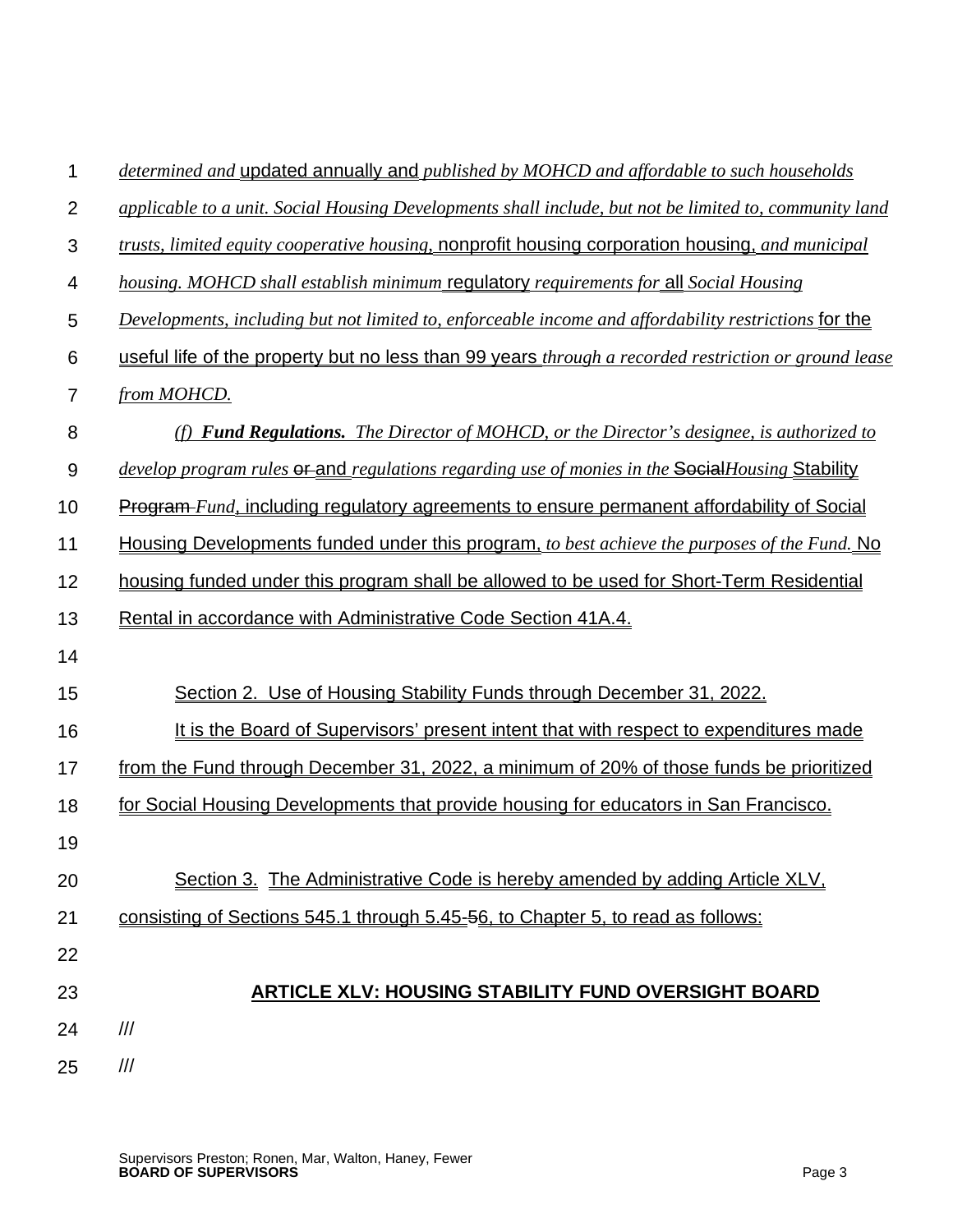| 1              |                                                                                                 |
|----------------|-------------------------------------------------------------------------------------------------|
| $\overline{2}$ | SEC. 5.45-1. ESTABLISHMENT OF HOUSING STABILITY FUND OVERSIGHT                                  |
| 3              | <u>BOARD.</u>                                                                                   |
| 4              | <u>The Board of Supervisors hereby establishes the Housing Stability Fund Oversight</u>         |
| 5              | Board (the "Oversight Board").                                                                  |
| 6              |                                                                                                 |
| 7              | SEC. 5.45-2. MEMBERSHIP.                                                                        |
| 8              | The Oversight Board shall consist of the following 4511 voting members.                         |
| 9              | Seats 1, 2, and 31 and 2 shall be held by persons who are residents of Social<br><u>(a)</u>     |
| 10             | Housing Developments, as defined in Section 10.100-78 of the Administrative Code, as            |
| 11             | <u>amended from time to time to be appointed by the Board of Supervisors.</u>                   |
| 12             | Seats 4, 5, and 63 and 4 shall be held by persons with experience owning.<br>(b)                |
| 13             | <u>operating, or developing Social Housing Developments, as defined in Section 10.100-78 of</u> |
| 14             | the Administrative Code, to be appointed by the Board of Supervisors.                           |
| 15             | Seats 7, 8, and 95 and 6 shall be held by persons with legal, academic, or<br>(c)               |
| 16             | financing expertise regarding affordable housing creation and policy, to be appointed by the    |
| 17             | <b>Board of Supervisors.</b>                                                                    |
| 18             | <u>Seat 407 shall be held by a person with experience or expertise in advocacy on</u><br>(d)    |
| 19             | behalf of tenants or residents of affordable housing, to be appointed by the Board of           |
| 20             | Supervisors.                                                                                    |
| 21             | Seat 448 shall be held by a person with experience or expertise in the organized<br><u>(e)</u>  |
| 22             | labor community, to be appointed by the Board of Supervisors.                                   |
| 23             | Seat 429 shall be held by an employee of the Mayor's Office of Housing and<br>(f)               |
| 24             | Community Development (MOHCD), to be appointed by the Delirector of MOHCD.                      |
| 25             | $\frac{1}{1}$                                                                                   |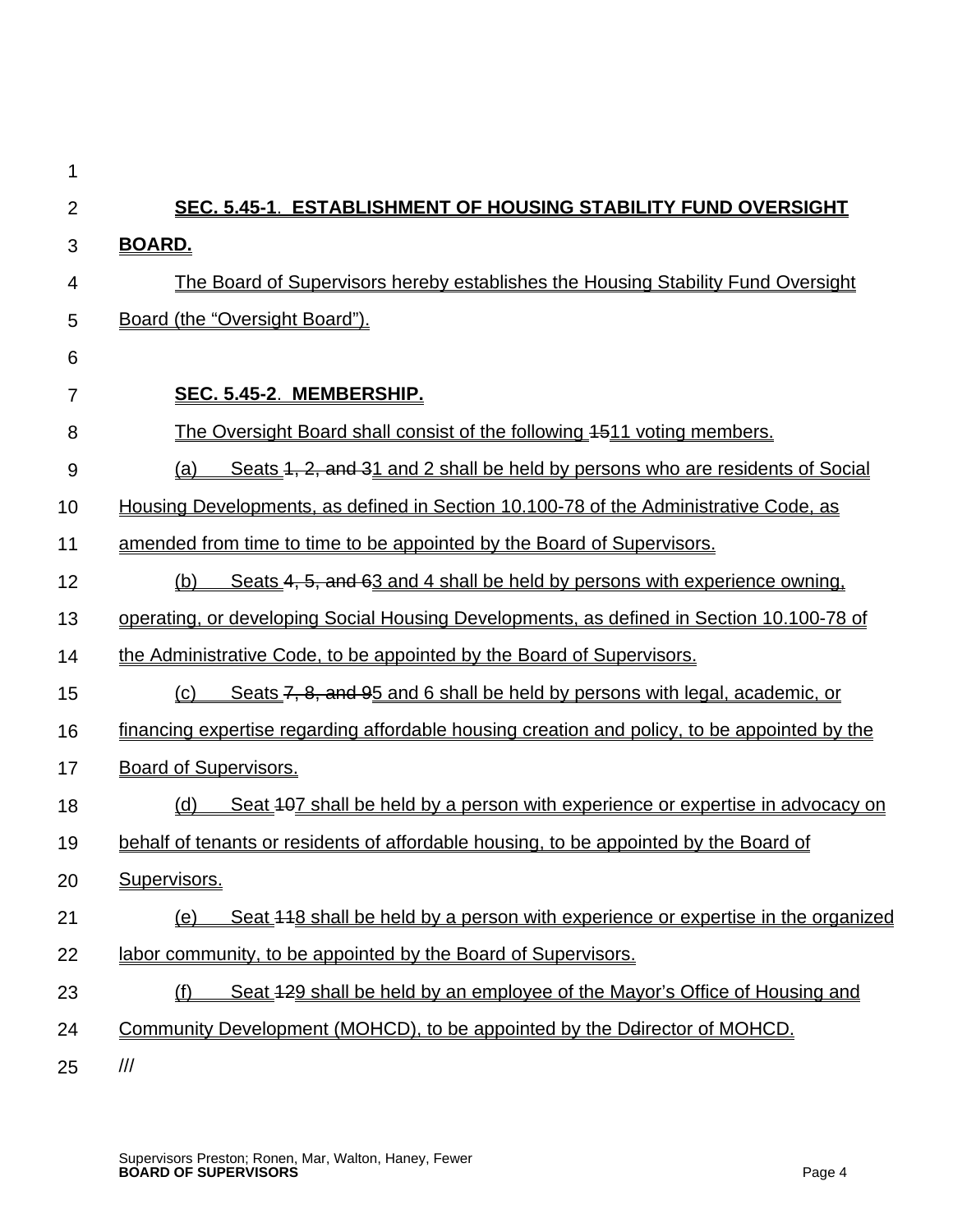| 1              | Seats 13, 14, and 1510 and 11 shall be held by any resident of San Francisco<br><u>(g)</u>        |
|----------------|---------------------------------------------------------------------------------------------------|
| $\overline{2}$ | with a demonstrated commitment to affordable housing and to racial and economic equity, to        |
| 3              | be appointed by the Board of Supervisors.                                                         |
| 4              |                                                                                                   |
| 5              | SEC. 5.45-3. ORGANIZATION AND TERMS OF OFFICE.                                                    |
| 6              | Members of the Oversight Board shall serve at the pleasure of their respective<br><u>(a)</u>      |
| $\overline{7}$ | appointing authorities and may be removed by the member's appointing authority at any time.       |
| 8              | Each member may remain on the Oversight Board for a maximum of a four yeartwo full terms          |
| 9              | unless removed prior to the expiration of the term by the member's appointing authority.          |
| 10             | provided that such limitations to terms do not apply to Seat 429 (with such terms staggered so    |
| 11             | as to minimize the number of terms expiring simultaneously). The staggered terms will be          |
| 12             | applied as follows: the initial appointment for seats, 2, 4, 6, and 115,8 and 14 is two years and |
| 13             | the initial appointment for seats 3, 6, 9 and 15 is three years, with the remaining seats, except |
| 14             | seat 12, for being appointed to initial four-year terms. Thereafter, all terms shall be for four  |
| 15             | years. For purposes of the term limit, serving an initial term of two years, or serving more      |
| 16             | than half of a four-year term, shall count as serving a full term. A seat that is vacant on the   |
| 17             | Oversight Board shall be filled by the appointing authority for that seat.                        |
| 18             | Members of the Oversight Board shall receive no compensation from the City,<br><u>(b)</u>         |
| 19             | except that the member in Seat 429 may receive their regular City salary for time spent on the    |
| 20             | Oversight Board.                                                                                  |
| 21             | Any member who misses three regular meetings of the Oversight Board within a<br>(c)               |
| 22             | twelve-month period without the express approval of the Oversight Board at or before each         |
| 23             | missed meeting shall be deemed to have resigned from the Oversight Board 10 days after the        |
| 24             | third unapproved absence. The Oversight Board shall inform the appointing authority and the       |
| 25             | Clerk of the Board of Supervisors of any such resignation.                                        |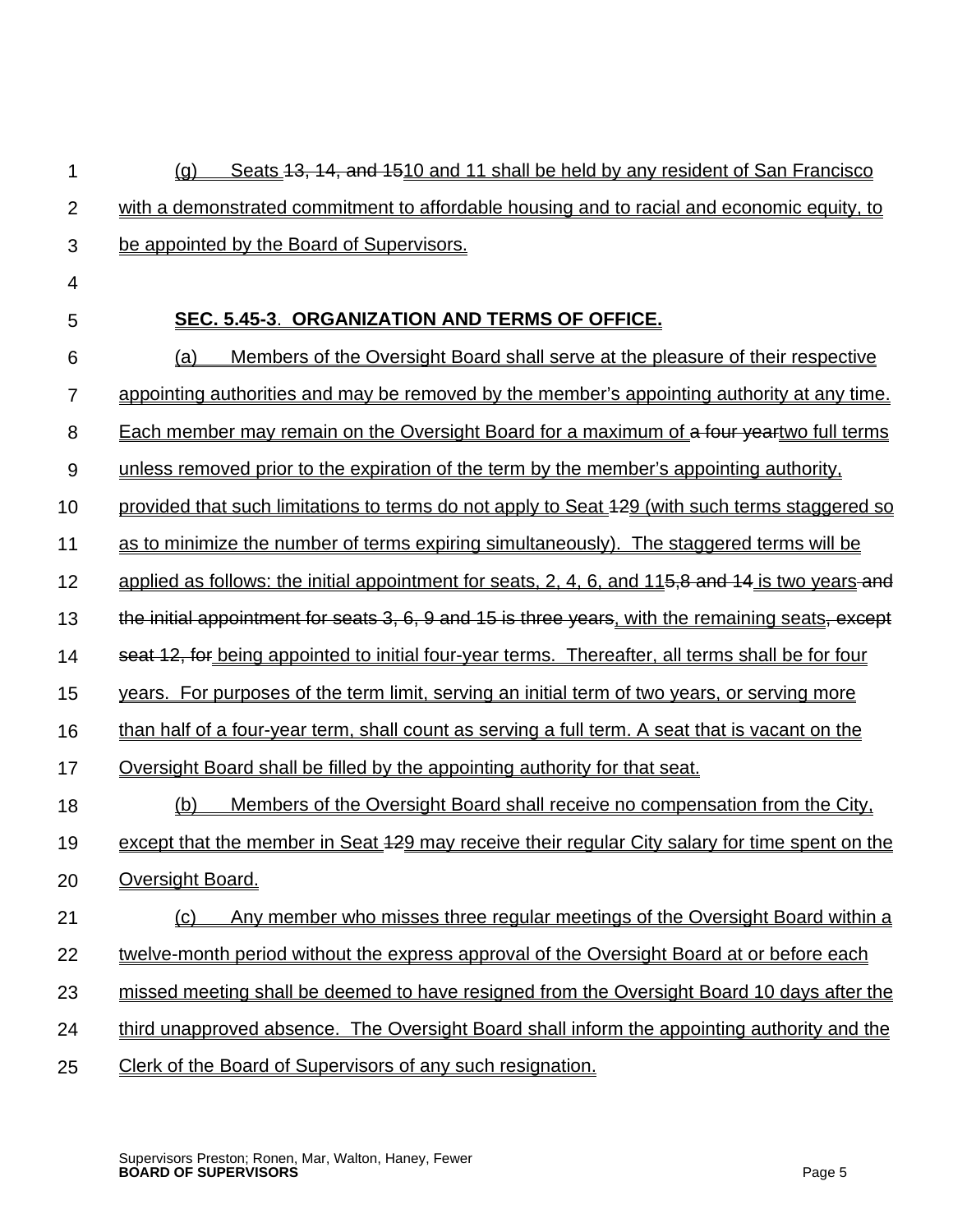| 1              | The Mayor's Office of Housing and Community Development shall provide<br><u>(d)</u>                 |
|----------------|-----------------------------------------------------------------------------------------------------|
| $\overline{2}$ | administrative and clerical support for the Oversight Board. All City officials and agencies        |
| 3              | shall cooperate with the Oversight Board in the performance of its functions.                       |
| 4              |                                                                                                     |
| 5              | SEC. 5.45-4. POWERS AND DUTIES.                                                                     |
| 6              | The Oversight Board shall provide oversight for the Housing Stability Program<br><u>(a)</u>         |
| 7              | <u>Fund established under Section 10.100-78 of Article XIII of Chapter 10 of the Administrative</u> |
| 8              | Code by making recommendations and providing guidance for the use of the Housing Stability          |
| $9\,$          | <u>Program Fund for Social Housing Developments, including, but not limited to, the acquisition</u> |
| 10             | of land and/or improvements, preservation, development, rehabilitation, construction,               |
| 11             | operation, loans, grants, and other eligible uses determined by MOHCD, and as included in           |
| 12             | any Housing Stability Fund regulations. The Oversight Board shall seek to make its                  |
| 13             | recommendations through a racial and economic equity lens, with an eye toward the short-            |
| 14             | term and long-term impact on the use of the monies from the Housing Stability Program Fund.         |
| 15             | To aid the Oversight Board in making its recommendations and providing<br><u>(b)</u>                |
| 16             | guidance, MOHCD shall submit a report to the Oversight Board- by January 15 annually and            |
| 17             | present on the report at a subsequent Oversight Board meeting. MOHCD shall report on the            |
| 18             | use of the Housing Stability Fund during the preceding fiscal year, which report shall include,     |
| 19             | but need not be limited to, the amounts approved for disbursement for specific uses, the            |
| 20             | number and size of sites acquired and type (including improved or vacant), the scope of             |
| 21             | rehabilitation work for improved sites, the number of units developed or assisted by the            |
| 22             | Housing Stability Fund, the neighborhoods/geography of projects funded, and overall program         |
| 23             | implementation goals for the current fiscal year and proposed priorities for the next fiscal year.  |
| 24             | $\frac{1}{1}$                                                                                       |
| 25             | $\ensuremath{\mathit{III}}\xspace$                                                                  |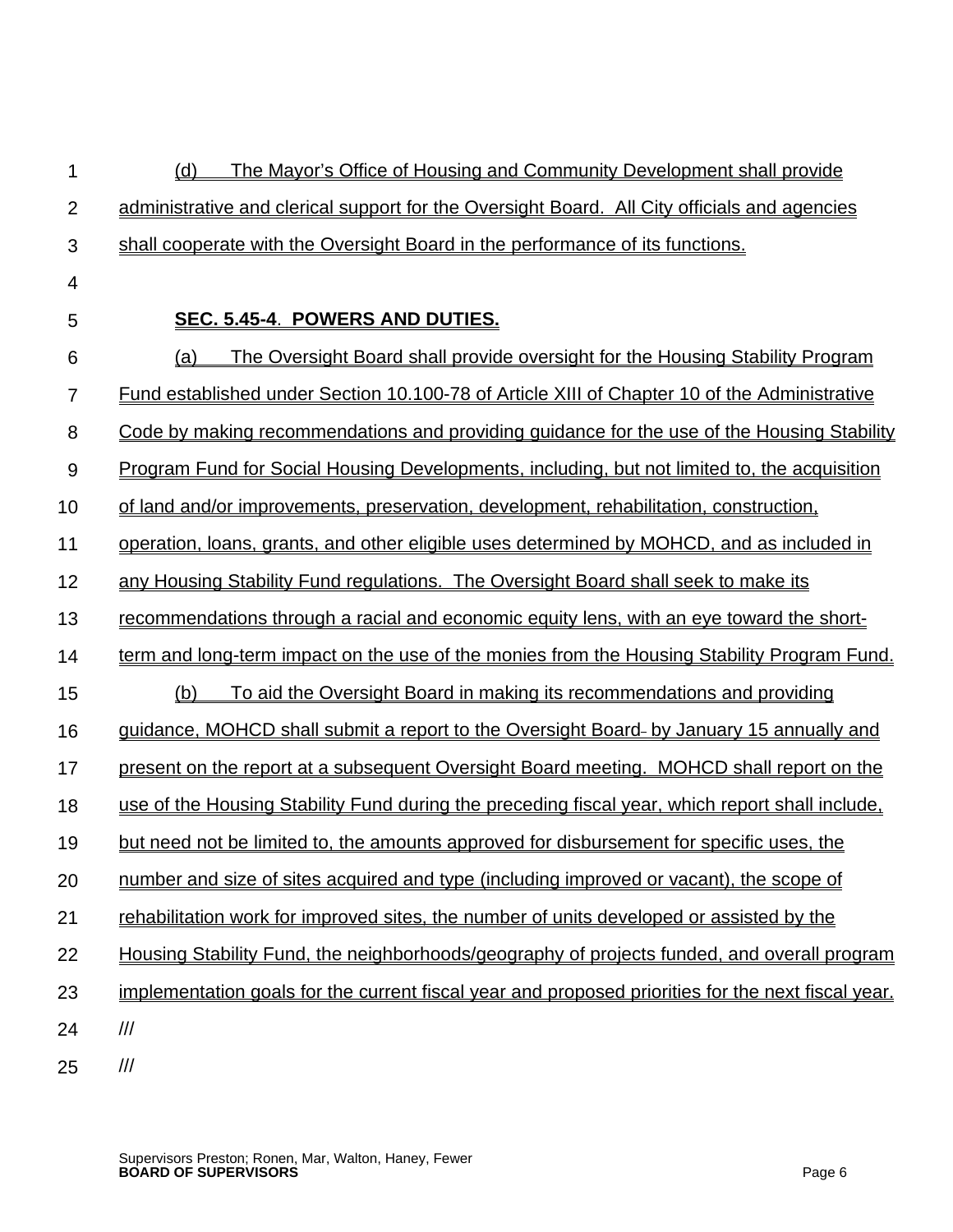| 1              | The Controller's Office shall provide a written report to the Board of Supervisors<br>(c)        |
|----------------|--------------------------------------------------------------------------------------------------|
| $\overline{2}$ | and the Oversight Board, by February 1 annually, with a summary of all revenues collected        |
| 3              | under real property transfer tax in the prior fiscal year                                        |
| 4              | The Oversight Board shall make recommendations, including budget<br>(d)                          |
| 5              | recommendations, to the Board of Supervisors by March 31 annually.                               |
| 6              |                                                                                                  |
| 7              | SEC. 5.45-5. MEETINGS AND PROCEDURES.                                                            |
| 8              | The Oversight Board shall hold its inaugural meeting not more than 90 days<br><u>(a)</u>         |
| 9              | after the effective date of the ordinance in Board File No. 200610 enacting this Article XLVI.   |
| 10             | <u>There shall be at least 10 days' notice of the inaugural meeting. Following the inaugural</u> |
| 11             | meeting, the Oversight Board shall hold a regular meeting not less than once each quarter.       |
| 12             | The Oversight Board shall elect a Chair and such other officers as it deems<br>(b)               |
| 13             | appropriate, and may establish bylaws and rules for its organization and procedures.             |
| 14             |                                                                                                  |
| 15             | <u>SEC. 5.45-6. OVERSIGHT BOARD - TERM.</u>                                                      |
| 16             | Notwithstanding Rule 2.21 of the Board of Supervisors Rules of Order, which provides             |
| 17             | that advisory bodies created by the Board should sunset within three years, the Board intends    |
| 18             | the Oversight Board to exist indefinitely unless terminated by ordinance.                        |
| 19             |                                                                                                  |
| 20             | Section 4. Background.                                                                           |
| 21             | (a) It is the intent of the Board of Supervisors to appropriate to the Social Housing            |
| 22             | <b>Stability Program-Fund revenues from the General Fund generated from any real property</b>    |
| 23             | transfer tax increase passed by the San Francisco electorate in the November 3, 2020             |
| 24             | election, although nothing in this Section 23 or in Section 10.100-33478 of the Administrative   |
| 25             |                                                                                                  |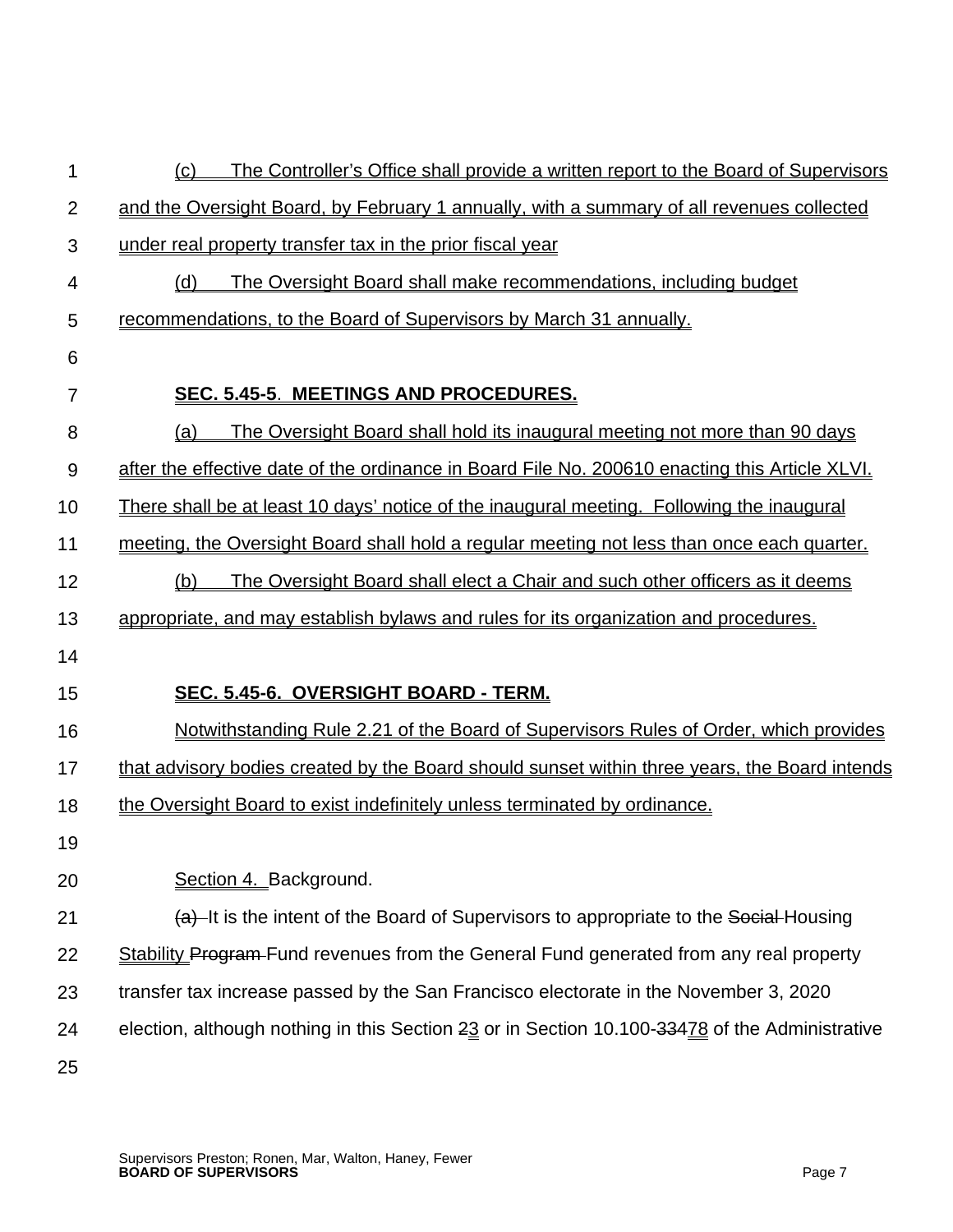1 2 Code requires the City to appropriate any revenues from such real property transfer tax increase for this purpose.

| 3  | (b) It is the intent of the Board of Supervisors to enact an ordinance establishing an          |
|----|-------------------------------------------------------------------------------------------------|
| 4  | advisory committee to provide policy advice and recommendations regarding the Social            |
| 5  | Housing Program Fund, and to monitor implementation of the Social Housing Program Fund,         |
| 6  | although nothing in this Section 2 or in Section 10.100-334 of the Administrative Code          |
| 7  | requires the City to enact such an ordinance.                                                   |
| 8  | Section 34. Effective Date. This ordinance shall become effective 30 days after                 |
| 9  | enactment. Enactment occurs when the Mayor signs the ordinance, the Mayor returns the           |
| 10 | ordinance unsigned or does not sign the ordinance within ten days of receiving it, or the Board |
| 11 | of Supervisors overrides the Mayor's veto of the ordinance.                                     |
| 12 |                                                                                                 |
| 13 | APPROVED AS TO FORM:                                                                            |
| 14 | <b>DENNIS J. HERRERA, City Attorney</b>                                                         |
| 15 |                                                                                                 |
| 16 | By:<br>/s/ Heidi J. Gewertz                                                                     |
| 17 | <b>HEIDI J. GEWERTZ</b><br><b>Deputy City Attorney</b>                                          |
| 18 | n:\legana\as2020\2000522\01485828.docx                                                          |
| 19 |                                                                                                 |
| 20 |                                                                                                 |
| 21 |                                                                                                 |
| 22 |                                                                                                 |
| 23 |                                                                                                 |
| 24 |                                                                                                 |
| 25 |                                                                                                 |